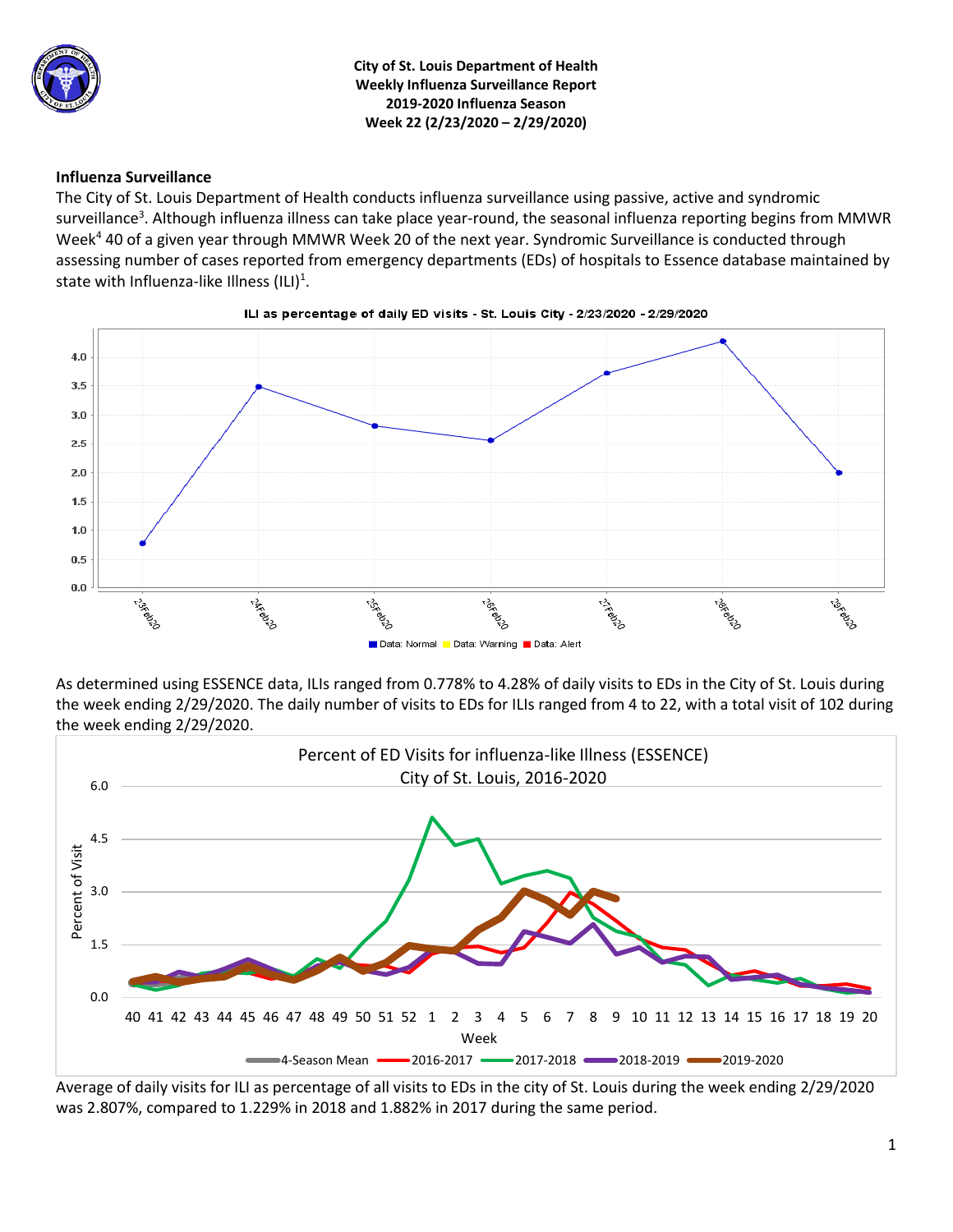

Passive Surveillance is conducted through reporting of confirmed influenza cases<sup>2</sup> from various surveillance sites like hospitals, offices of healthcare providers, and laboratories. As of the current influenza season, for the week ending 2/29/2020, there have been 855 cases of Influenza A and 871 cases of Influenza B with a total of 1726 influenza cases from the City of St. Louis. Both influenza A and influenza B accounted for close to 50% of total influenza cases. The data of the latest two weeks is provisional and is subject to change in the following weeks.

## **Table 1: Number of Laboratory Positive Influenza Cases by Influenza Type**

| Influenza Type              | Week 18<br>$(1/26/2020 -$<br>2/1/2020 | Week 19<br>$(2/2/2020 -$<br>2/8/2020 | Week 20<br>$(2/9/2020 -$<br>2/15/2020 | Week 21<br>$(2/16/2020 -$<br>2/22/2020 | Week 22<br>$(2/23/2020 -$<br>2/29/2020 | 2019-2020*<br>Season-to-Date | Percentage |
|-----------------------------|---------------------------------------|--------------------------------------|---------------------------------------|----------------------------------------|----------------------------------------|------------------------------|------------|
| Influenza A                 | 123                                   | 169                                  | 120                                   | 185                                    | 96                                     | 855                          | 50%        |
| Influenza B                 | 132                                   | 205                                  | 135                                   | 151                                    | 52                                     | 871                          | 50%        |
| Influenza unknown / Untyped | 0                                     | 0                                    | 0                                     | 0                                      | 0                                      | 0                            | 0%         |
| Total                       | 255                                   | 374                                  | 255                                   | 336                                    | 148                                    | 1726                         | 100%       |

# **Table 2: Number of Laboratory Confirmed Influenza Cases by Age Group**

| <b>Age Group</b> | Week 18<br>$(1/26/2020 -$<br>2/1/2020 | Week 19<br>$(2/2/2020 -$<br>2/8/2020 | Week 20<br>$(2/9/2020 -$<br>2/15/2020 | Week 21<br>$(2/16/2020 -$<br>2/22/2020 | Week 22<br>$(2/23/2020 -$<br>2/29/2020 | 2019-2020*<br>Season-to-Date |
|------------------|---------------------------------------|--------------------------------------|---------------------------------------|----------------------------------------|----------------------------------------|------------------------------|
| 0 to 4 years     | 48                                    | 106                                  | 42                                    | 102                                    | 10                                     | 360                          |
| 5 to 14 years    | 67                                    | 126                                  | 57                                    | 70                                     | 15                                     | 389                          |
| 15 to 24 years   | 31                                    | 37                                   | 23                                    | 26                                     | 17                                     | 181                          |
| 25 to 49 years   | 71                                    | 70                                   | 94                                    | 76                                     | 58                                     | 495                          |
| 50 to 64 years   | 24                                    | 22                                   | 25                                    | 36                                     | 36                                     | 193                          |
| 65+ years        | 14                                    | 13                                   | 14                                    | 26                                     | 12                                     | 108                          |
| <b>Total</b>     | 255                                   | 374                                  | 255                                   | 336                                    | 148                                    | 1726                         |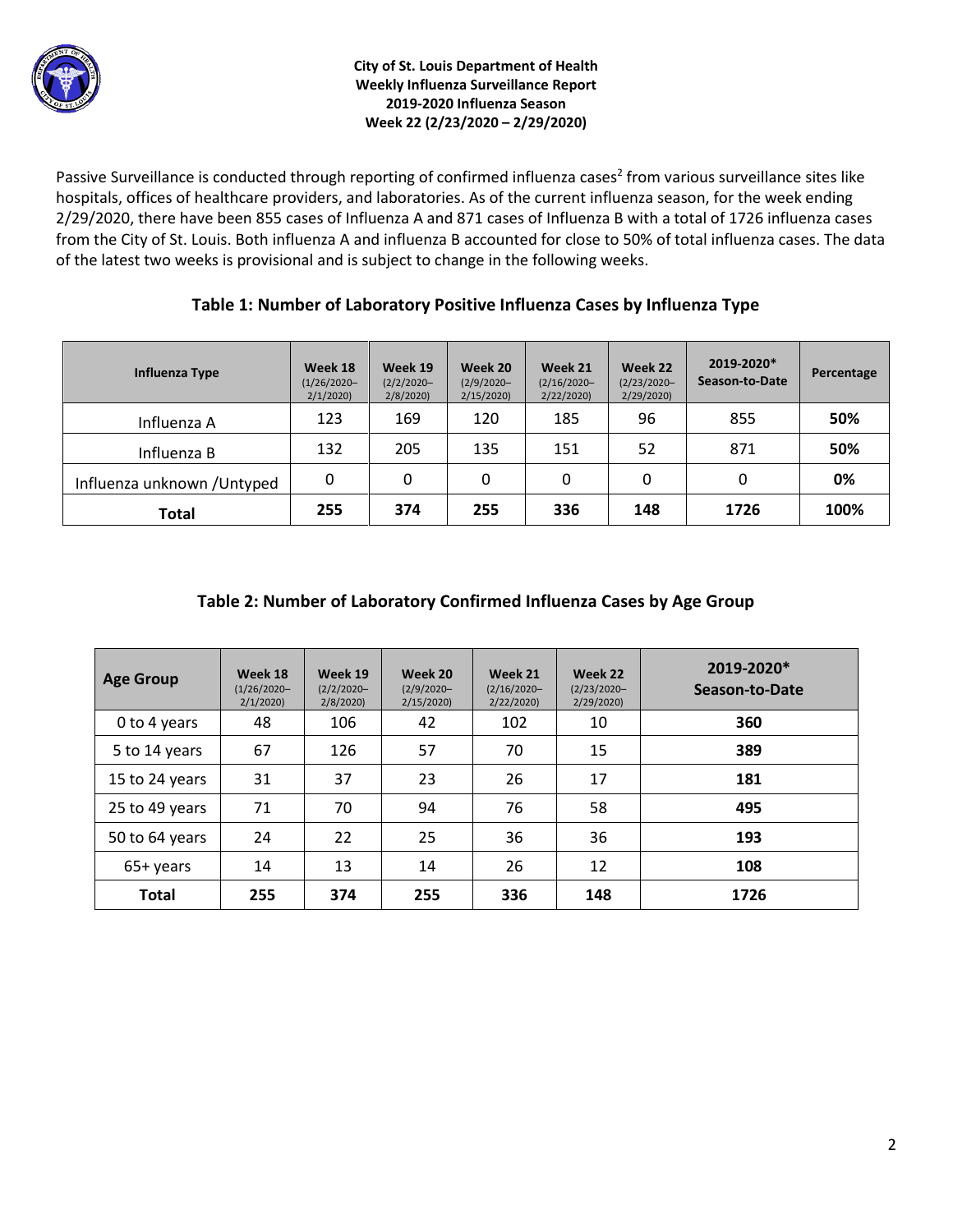

### **City of St. Louis Department of Health Weekly Influenza Surveillance Report 2019-2020 Influenza Season Week 22 (2/23/2020 – 2/29/2020)**

## **Table 3: Number of Laboratory Confirmed Influenza Cases by Age Group and Type**

For Cases Reported between 09/29/2019 and 2/29/2020

| <b>Age Group</b> | Type A |      | Type B |      | <b>Unknown Type</b> |   | <b>Total</b> |      |
|------------------|--------|------|--------|------|---------------------|---|--------------|------|
|                  | n      | %    | n      | %    | n.                  | % | n            | %    |
| 0 to 4 years     | 174    | 20.4 | 186    | 21.4 | 0                   | 0 | 350          | 22.2 |
| 5 to 14 years    | 117    | 13.7 | 272    | 31.2 | 0                   | 0 | 374          | 23.7 |
| 15 to 24 years   | 62     | 7.3  | 119    | 13.7 | 0                   | 0 | 163          | 10.3 |
| 25 to 49 years   | 261    | 30.5 | 234    | 26.9 | 0                   | 0 | 436          | 27.7 |
| 50 to 64 years   | 157    | 18.4 | 36     | 4.1  | 0                   | 0 | 156          | 9.9  |
| 65+ years        | 84     | 9.8  | 24     | 2.8  | 0                   |   | 96           | 6.1  |
| Total            | 855    |      | 871    |      |                     |   | 1726         |      |



## **City of St. Louis Influenza Outbreaks:**

During the week ending 2/29/2020, there have been two outbreaks of influenza reported to the City of St. Louis Department of Health. One of the outbreaks was in a daycare facility and the other outbreak was in a hospital.